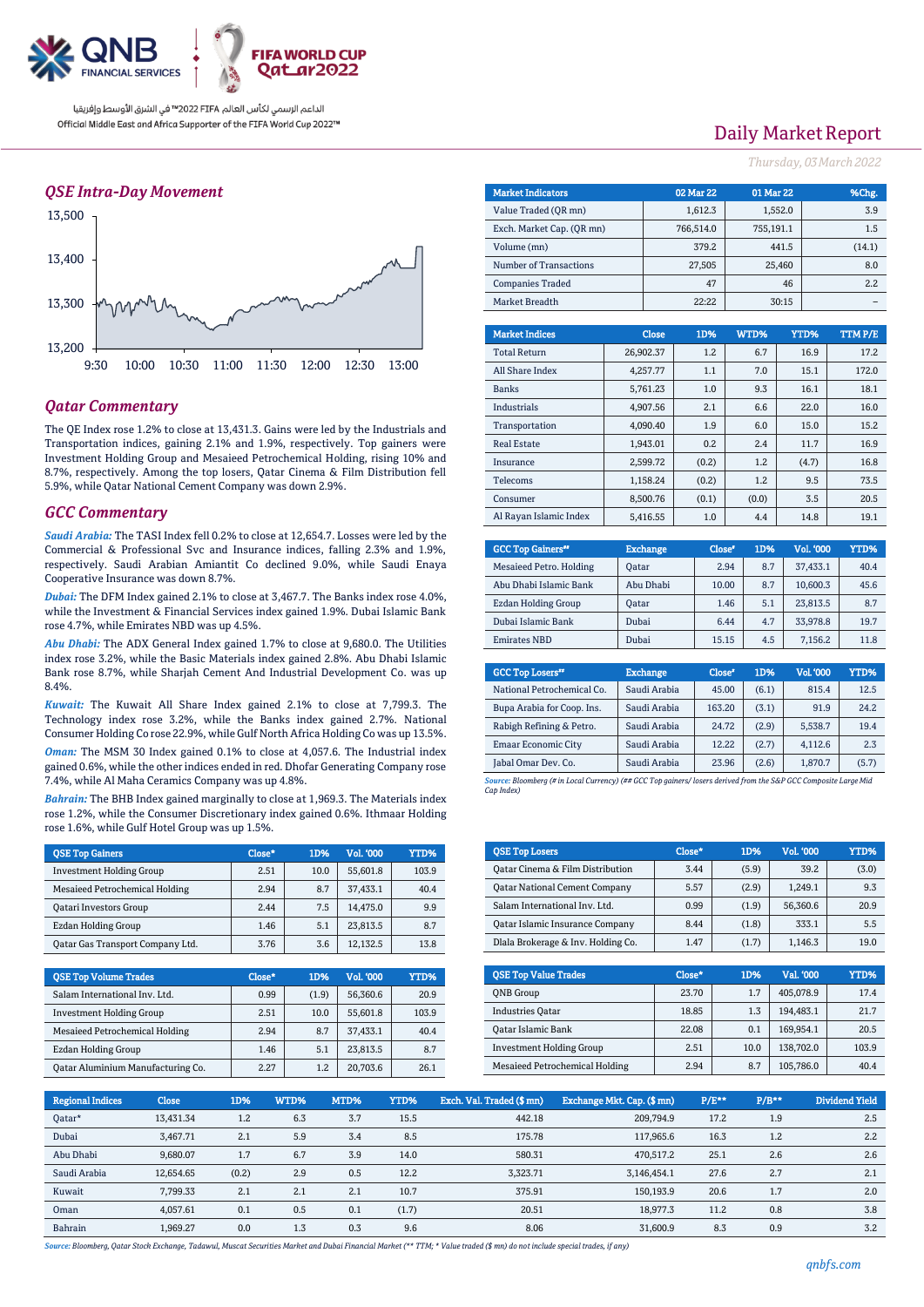

# Daily Market Report

### *Thursday, 03March2022*

### *Qatar Market Commentary*

- The QE Index rose 1.2% to close at 13,431.3. The Industrials and Transportation indices led the gains. The index rose on the back of buying support from GCC and foreign shareholders despite selling pressure from Qatari and Arab shareholders.
- Investment Holding Group and Mesaieed Petrochemical Holding were the top gainers, rising 10% and 8.7%, respectively. Among the top losers, Qatar Cinema & Film Distribution fell 5.9%, while Qatar National Cement Company was down 2.9%.
- Volume of shares traded on Wednesday fell by 14.1% to 379.2mn from 441.5mn on Tuesday. However, as compared to the 30-day moving average of 221.7mn, volume for the day was 71% higher. Salam International Inv. Ltd. and Investment Holding Group were the most active stocks, contributing 14.9% and 14.7% to the total volume, respectively.

| <b>Overall Activity</b>        | Buy %*   | Sell %* | Net (OR)          |
|--------------------------------|----------|---------|-------------------|
| Qatari Individuals             | 26.78%   | 35.60%  | (142, 178, 804.7) |
| <b>Oatari Institutions</b>     | 13.91%   | 33.46%  | (315, 131, 731.8) |
| Oatari                         | 40.69%   | 69.06%  | (457,310,536.6)   |
| <b>GCC</b> Individuals         | 0.75%    | 0.55%   | 3,170,889.3       |
| <b>GCC</b> Institutions        | 9.29%    | 2.22%   | 113,999,317.6     |
| GCC                            | 10.04%   | 2.78%   | 117,170,206.9     |
| Arab Individuals               | 7.27%    | 7.69%   | (6,830,352.2)     |
| <b>Arab Institutions</b>       | $0.00\%$ | 0.10%   | (1,594,572.0)     |
| Arab                           | 7.27%    | 7.79%   | (8,424,924.2)     |
| Foreigners Individuals         | 2.01%    | 1.99%   | 226,744.7         |
| <b>Foreigners Institutions</b> | 39.99%   | 18.38%  | 348,338,509.2     |
| <b>Foreigners</b>              | 42.00%   | 20.38%  | 348,565,253.9     |

*Source: Qatar Stock Exchange (\*as a % of traded value)*

### *Earnings Releases, Global Economic Data and Earnings Calendar*

#### Earnings Releases

| Company                        | <b>Market</b> | Currency  | Revenue (mn)<br>402021 | % Change<br>YoY | <b>Operating Profit</b><br>$(mn)$ 402021 | % Change<br>YoY | <b>Net Profit</b><br>$(mn)$ 4Q2021 | % Change YoY |
|--------------------------------|---------------|-----------|------------------------|-----------------|------------------------------------------|-----------------|------------------------------------|--------------|
| Theeb Rent a Car Co.*          | Saudi Arabia  | <b>SR</b> | 752.4                  | 14.0%           | 152.2                                    | 66.3%           | 125.7                              | 98.8%        |
| Astra Industrial Group*        | Saudi Arabia  | <b>SR</b> | 2.347.5                | 14.6%           | 333.4                                    | 56.9%           | 202.4                              | 75.3%        |
| Taiba Investments Co.*         | Saudi Arabia  | <b>SR</b> | 130.9                  | $-40.7%$        | (106.6)                                  | N/A             | (117.3)                            | N/A          |
| Saudi Industrial Services Co.* | Saudi Arabia  | <b>SR</b> | 985.4                  | $-3.5%$         | 278.3                                    | 8.6%            | 57.9                               | $-58.5%$     |

*Source: Company data, DFM, ADX, MSM, TASI, BHB. (\*Financial for FY2021)*

#### Global Economic Data

| <b>Date</b> | <b>Market</b> | <b>Source</b>                   | <b>Indicator</b>                 | Period | Actual   | <b>Consensus</b>         | <b>Previous</b> |
|-------------|---------------|---------------------------------|----------------------------------|--------|----------|--------------------------|-----------------|
| 03/02       | <b>US</b>     | Mortgage Bankers Association    | <b>MBA Mortgage Applications</b> | 25-Feb | $-0.70%$ | $- -$                    | $-13.10%$       |
| 03/02       | <b>US</b>     | Automatic Data Processing, Inc. | <b>ADP Employment Change</b>     | Feb    | 475k     | 375k                     | 509k            |
| 03/02       | <b>UK</b>     | The British Retail Consortium   | <b>BRC Shop Price Index YoY</b>  | Feb    | 1.80%    | $- -$                    | 1.50%           |
| 03/02       | EU            | Eurostat                        | <b>CPI Estimate YoY</b>          | Feb    | 5.80%    | 5.60%                    | 5.10%           |
| 03/02       | EU            | Eurostat                        | <b>CPI MoM</b>                   | Feb P  | 0.90%    | 0.80%                    | 0.30%           |
| 03/02       | EU            | Eurostat                        | <b>CPI Core YoY</b>              | Feb P  | 2.70%    | 2.60%                    | 2.30%           |
| 03/02       | France        | Ministry of the Economy, France | <b>Budget Balance YTD</b>        | Jan    | $-15.9b$ | $- -$                    | $-170.7b$       |
| 03/02       | Japan         | Ministry of Finance Japan       | Capital Spending YoY             | 4Q     | 4.30%    | 2.90%                    | 1.20%           |
| 03/02       | India         | Markit                          | Markit India PMI Mfg             | Feb    | 54.9     | $\overline{\phantom{a}}$ | 54              |

*Source: Bloomberg (s.a. = seasonally adjusted; n.s.a. = non-seasonally adjusted; w.d.a. = working day adjusted)*

#### Earnings Calendar

| <b>Tickers</b> | <b>Company Name</b>                           | Date of reporting 4Q2021 results | No. of days remaining | <b>Status</b> |
|----------------|-----------------------------------------------|----------------------------------|-----------------------|---------------|
| <b>OGRI</b>    | Qatar General Insurance & Reinsurance Company | 3-Mar-22                         |                       | Due           |
| <b>OOIS</b>    | <b>Qatar Oman Investment Company</b>          | 3-Mar-22                         |                       | Due           |
| <b>BLDN</b>    | Baladna                                       | 7-Mar-22                         |                       | Due           |
| <b>OGMD</b>    | Qatari German Company for Medical Devices     | 15-Mar-22                        | 12                    | Due           |
| <b>MCCS</b>    | Mannai Corporation                            | 16-Mar-22                        | 13                    | Due           |
| <b>OIGD</b>    | <b>Qatari Investors Group</b>                 | 17-Mar-22                        | 14                    | Due           |
| <b>MRDS</b>    | Mazaya Qatar Real Estate Development          | 17-Mar-22                        | 14                    | Due           |

*Source: QSE*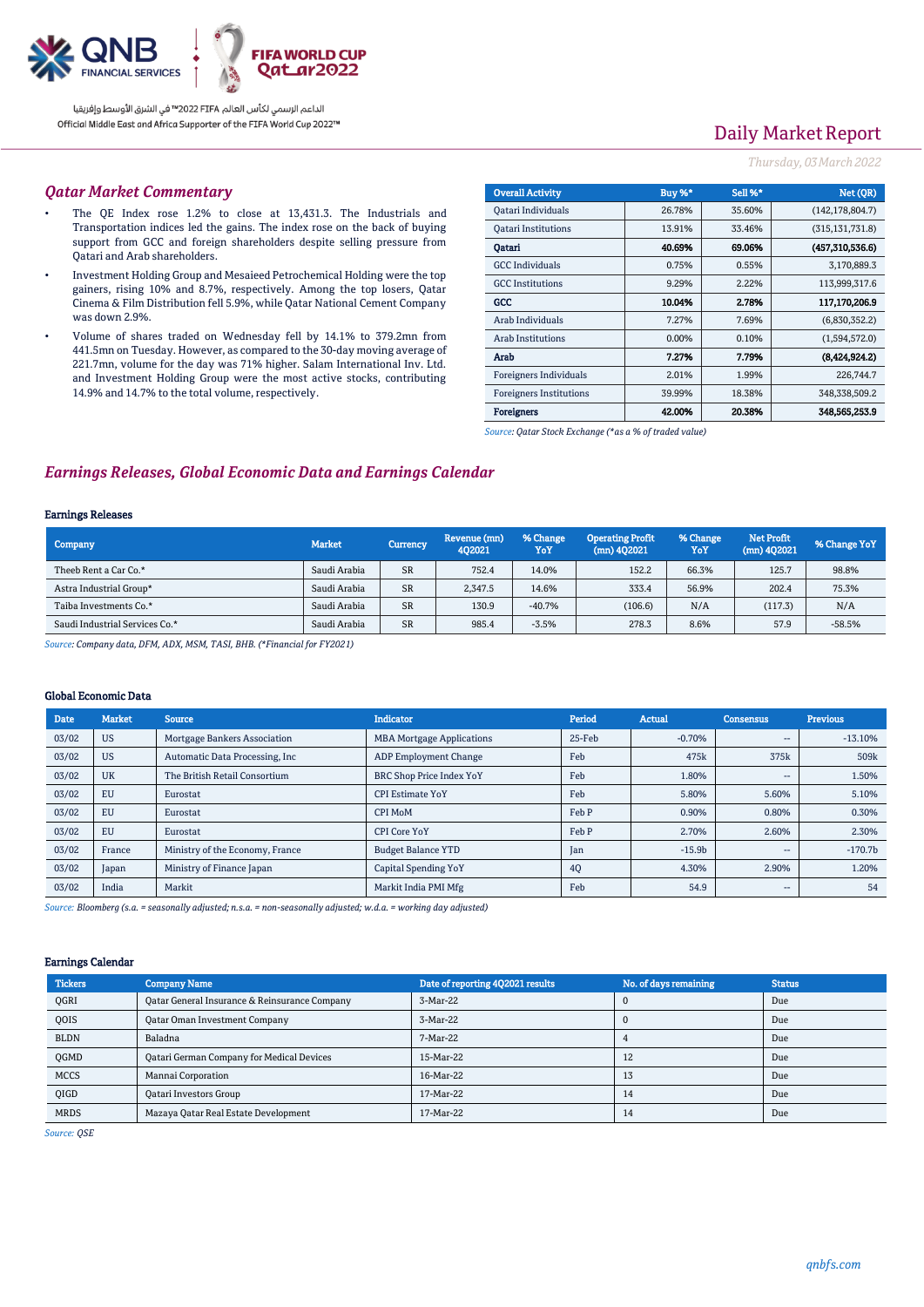

### *Qatar*

- MSCI Removes 'Uninvestable' Russia from Emerging-Market Indexes MSCI Inc. and FTSE Russell are cutting Russian equities from widelytracked indexes, isolating the stocks from a large segment of the investment-fund industry. Russia had a 1.5% weighting in the MSCI Emerging Markets Index, and 1.3% for FTSE Russell's comparable gauge, according to data compiled by Bloomberg. An overwhelming majority of market participants see the Russian market as "uninvestable" and its securities will be removed from emerging markets indexes effective March 9, MSCI said. FTSE Russell will delete Russia constituents listed on the Moscow Exchange at a zero value on March 7. Russia's links with global markets are getting cut with its foreign reserves frozen after it invaded Ukraine, while Moscow's capital controls and a ban on foreigners selling securities locally have shut the exit for international investors. The latest blow comes as buyers shun Russian oil exports, while its bonds get cut to junk status and companies including Shell Plc pull out. While Moscow has kept its stock market closed since Monday, foreign-listed shares in Russian companies plunged this week. To support its market, the country announced Tuesday that it will deploy up to \$10 billion from its sovereign wealth fund to buy up equities. (Bloomberg)
- DBIS reports net loss of QR3.5mn in 4Q2021 Dlala Brokerage and Investments Holding Co. (DBIS) reported net loss of QR3.5mn in 4Q2021 as compared to net profit of QR3.4mn in 4Q2020 and net profit of QR1.9mn in 3Q2021.The Company's net brokerage commission income came in at QR3.0mn in 4Q2021, which represents a decrease of 52% YoY. However, on QoQ basis, net brokerage commission income rose 12.7%. EPS amounted to QR0.030 in FY2021 as compared to QR0.024 in FY2020. (QSE)
- Doha Bank to hold its AGM and EGM on March 23 Doha Bank announced that the General Assembly Meeting AGM and EGM will be held on 23/03/2022, Doha Bank Tower - Al Dafna (Via Zoom Application) and 04:30 PM. In case of not completing the legal quorum, the second meeting will be held on 29/03/2022, Doha Bank Tower - Al Dafna (Via Zoom Application) and 04:30 PM. (QSE)
- Dlala Brokerage and Investment Holding Co. to hold its AGM and EGM on April 11 – Dlala Brokerage and Investment Holding Co. announced that the General Assembly Meeting AGM and EGM will be held on 11/04/2022, zoom and 09:30 PM. In case of not completing the legal quorum, the second meeting will be held on 18/04/2022, zoom and 09:30 PM. (QSE)
- Dlala Holding Board of Directors recommend reduce company's capital The Board of Directors of Dlala Brokerage and Investment Holding decided to submit a recommendation to the extraordinary general assembly to reduce the company's capital by 32.5%, so that the proposed capital after the reduction would be 191,808,000 Qatari riyals. (QSE)
- Qatari Investors Group to disclose its Annual financial results on March 17 – Qatari Investors Group discloses its financial statement for the period ending 31st December 2021 on 17/03/2022. (QSE)
- Qatari Investors Group holds its investors relation conference call on March 24 to discuss the financial results - Qatari Investors Group announced that the conference call with the Investors to discuss the financial results for the Annual 2021 will be held on 24/03/2022 at 02:00 PM, Doha Time. (QSE)
- Qatari Investors Group announced appointment of new Chairman Qatari Investors Group announced the appointment of H.E Mr. Abdulla Nasser Al Misnad as Chairman with effect from 02/03/2022. (QSE)
- Qatar National Cement Co. EGM endorses items on its agenda Qatar National Cement Co. announced the results of the AGM. The meeting was held on 02/03/2022 and the following resolutions were approved: 1) Approval of a draft amendment to the company's articles of association, in accordance with the provisions of Law No. (8) of 2021, amending some provisions of Commercial Companies Law No. (11) of 2015. 2) Approval of authorizing His Excellency Mr. / Chairman of the Board of Directors, to take all necessary measures with the competent authorities, to approve and document the amendment mentioned in the amended articles of association. (QSE)

## Daily Market Report

*Thursday, 03March2022*

- Qatar Aluminum Manufacturing AGM and EGM endorses items on its agenda – Qatar Aluminum Manufacturing announced the results of the AGM and EGM. The meeting was held on 02/03/2022, and in the AGM approved the Board's recommendation for a dividend payment of QR 0.08 per share for 2021, representing 8% of the nominal share value. The agenda of the Extraordinary General Assembly Meeting: 1) The Extraordinary General Assembly (EGM) has approved the proposed amendments to the Company's Articles of Association. These amendments ensure compliance with certain provisions of both Law no. 11 of 2015, promulgating the Commercial Companies Law as amended by Law no. 8 of 2021, and QFMA Governance Code. 2) The EGM has also approved an amendment to increase the non-Qatari ownership limit in the Company's share capital from 49% to 100%, ensuring that all relevant requirements are fully met. (QSE)
- Mandatory health-cover to see additional up to \$1.5bn GWP trickle in Qatar - The compulsory health insurance law, which is expected to take effect in May 2022, could generate an additional QR1bn to QR1.5bn in gross written premiums (GWP) in Qatar in the coming years, according to Standard & Poor's (S&P). "We estimate that the (mandatory) scheme could generate QR1bn-QR1.5bn in additional GWP in the coming years," S&P said in a report. The Qatari government approved a compulsory health insurance law, expected to take effect in May 2022. Under the law, all foreign visitors, residents, and workers in the country will have to hold medical insurance for the entire duration of their stay, unless they are exempt. However, the rating agency has not incorporated the GWP growth forecast for 2022, since no details about the potential volume have been disclosed. In the meantime, the agency anticipates that higher public expenditure to diversify the Qatari economy and further preparation for the 2022 FIFA World Cup will contribute to GWP growth in 2022. (Gulf-Times.com)
- QatarEnergy signs Cooperation Agreement with Namibia's NAMCOR Exploration and Production – QatarEnergy has signed a Cooperation Agreement with NAMCOR Exploration and Production (NAMCOR E&P), a subsidiary of the National Petroleum Corporation of Namibia (NAMCOR).The agreement provides the framework for cooperation between QatarEnergy and NAMCOR E&P to support and develop a sustainable upstream oil and gas sector in Namibia, including the provision of opportunities for the training and development of NAMCOR employees in industry-based skills. Minister of State for Energy Affairs, President & CEO of QatarEnergy, HE Saad Sherida Al Kaabi, and Namibia's Minister of Mines and Energy H E Tom Alweendo, witnessed the signing event, which took place in Doha. The agreement was signed by Immanuel Mulunga, the Man-aging Director of NAMCOR and Khalid Mohammed Al Hitmi, the Executive Vice President - Sub-surface Development & Exploration of QatarEnergy. (Peninsula Qatar)
- QAMCO Joint Venture to strengthen its market position Qatar Aluminium Manufacturing Company's (QAMCO) Joint Venture (JV), going forward, will remain focused on its five-year strategic plan and strengthen its market position said Chairman of the Board of Directors, QAMCO Abdulrahman Ahmad Al Shaibi. Addressing the shareholders during the Annual General Assembly Meeting, Abdulrahman Ahmad Al Shaibi said that the company would work relentlessly to enhance shareholder value, with a strategic intent to remain a cost-competitive aluminum producer and achieve operational excellence with higher safety and environmental standards. Annual General Assembly Meeting approved the Board's recommendation for a dividend payment of QR0.08 per share for 2021, representing 8 percent of the nominal share value. The Extraordinary General Assembly (EGM) approved an amendment to increase the non-Qatari ownership limit in the Company's share capital from 49 percent to 100 percent, ensuring that all relevant requirements are fully met. (Peninsula Qatar)
- QBA explores investment opportunities with Oman official The Qatari Businessmen Association (QBA) held a meeting with the Undersecretary of the Ministry of Commerce, Industry and Investment Promotion in the Sultanate of Oman HE Assila bint Salem bin Suleiman Al Samsamiah, in the presence of HE Najeeb bin Yahya Al Balushi, Ambassador of the Sultanate of Oman to Qatar, as well as the participation of the Qatari Businesswomen Association. The meeting discussed mutual ways of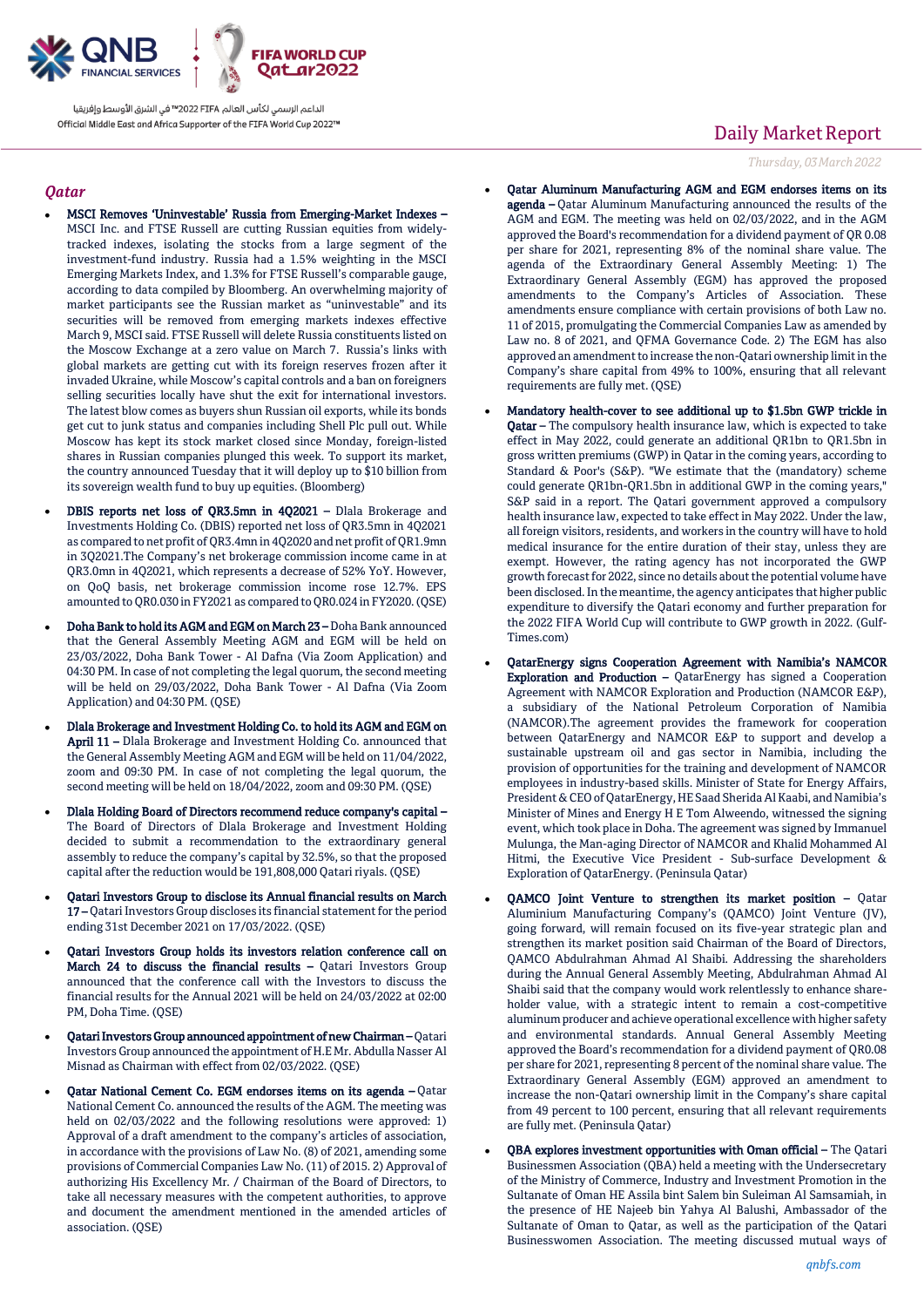

cooperation and opportunities for investment in both Oman and Qatar. From the Qatari Businessmen Association, the meeting was attended by Sheikh Faisal bin Qassim Al Thani, QBA Chairman; Hussein Al Fardan, First Deputy to the Chairman; Sheikh Dr. Khalid bin Thani Al Thani, QBA Second Deputy, also Sherida Al Kaabi QBA Board member attended the meeting. From QBA members the meeting was attended by Sheikh Faisal bin Fahd Al Thani, Sheikh Muhammad bin Faisal Al Thani, Maqbool Khalfan, Ihsan Al Khaimi, Muhammad Althaf, and Sarah Abdullah, QBA Deputy GM. As for the Qatari Businesswomen Association, it was represented by its Chairperson Aisha Al Fardan, QBWA Vice Chairman, along with QBWA board Awatef Al Dafaa, Mashael Al Ansari, Amal Al Athem attended the meeting as well as Jiskala Khalili, QBWA Executive Director. (Peninsula Qatar)

- MoCI Undersecretary meets US trade mission delegation Undersecretary of the Ministry of Commerce and Industry H E Sultan bin Rashid Al Khater met with a US trade mission delegation currently visiting Qatar, in the presence of Megan Schildgen, Senior Commercial Officer at the US Embassy in Qatar and Acting Deputy Chief of Mission. The delegation included representatives of 10 major US companies, specialising in various sectors, namely oil and gas, energy, information technology, health technology, education, security services, engineering, and consulting services. Trade, industrial, and investment relations between the two countries were discussed, as well as means of developing them in light of the close ties between the two nations. During the meeting, the Undersecretary of the Ministry of Commerce and Industry stated that Qatar has sought to accelerate initiatives and projects aimed at enhancing its economic openness and supporting its position as an ideal destination for business and investment. Qatar's progress in this regard includes the introduction of new legislations that stimulate foreign investors and private sector, such as the law regulating the investment of non-Qatari capital in economic activity and the investment free zones law, both of which allow foreign investors an ownership of up to 100 percent. (Peninsula Qatar)
- QCB issues QR600mn treasury bills for March Qatar Central Bank (QCB) issued treasury bills for March, for three, six and nine months, with a value of QR600mn. In a statement on its website, QCB said that the treasury bills were distributed as follows: QR300m for three months at an interest rate of 0.37 percent, QR200mn for six months at an interest rate of 0.50 percent, and QR100mn for nine months at an interest rate of 0.66 percent. This issuance is part of a series of issues executed by Qatar Central Bank on behalf of the Government of the State of Qatar and in accordance with the schedule prepared by both Qatar Central Bank and the Ministry of Finance. Treasury bills are issued through auction for banks operating in Qatar. (Peninsula Qatar)
- General Tax Authority signs Memorandum of Cooperation with Ministry of Interior – The General Tax Authority (GTA) signed yesterday a memorandum of cooperation with the Ministry of interior, represented by the Economic and Cyber Crimes Department, on combating money laundering and terrorism financing. The memorandum was signed by GTA's Assistant President for Tax Affairs Ghanim bin Khalifa Al Attiyah and Head of Economic and Cyber Crimes Department of the Ministry of Interior Colonel Ali Hassan Al Kubaisi. This agreement aims to strengthen coordination, cooperation and information exchange between the two organizations, on combating money laundering, terrorism financing, tax evasion and financial crimes in general. (Peninsula Qatar)
- Ooredoo, Ericsson ink five-year deal to modernise oil and gas enterprise in Qatar – Ooredoo and Ericsson have signed a partnership at Mobile World Congress 2022 in Barcelona, Spain to provide offshore enterprise connectivity in Qatar. As part of the five-year partnership, Ericsson will supply and manage the 4G network for the Ooredoo oil and gas enterprise customers at their offshore sites to meet their traffic requirements. The project will begin in the second quarter of 2022 with Ericsson providing 4G radio solutions from its Ericsson Radio System port-folio with the ability to seamlessly transition to 5G in the future. The 5G-ready Ericsson solutions will modernize the enterprises' current communication infrastructure to simplify the communication for the Ooredoo oil and gas enterprise customers to have their traffic carried securely over Ooredoo's network. This will open more opportunities for the Ooredoo oil and gas

## Daily Market Report

*Thursday, 03March2022*

enterprise customers to develop more use cases for automation in the future. (Peninsula Qatar)

 Ooredoo to be 'Official Global Connectivity Services Provider' for Qatar 2022 – Ooredoo has announced it is to be the Official Global Connectivity Services Provider for FIFA World Cup Qatar 2022. Ooredoo has been selected by FIFA and the Supreme Committee for Delivery and Legacy to provide a global network connecting Doha to different points of presence in Europe – London and Frankfurt – and Singapore in Asia. The telecoms leader will be pro-viding global connectivity services to all media rights licensees in Qatar for this momentous event, with around 50 broadcasters across the globe connecting to its network and the inter-national broadcasting centre in Qatar for transport of live video feeds and data. As part of this initiative, Ooredoo is building a dedicated multi-100Gig international network offering broadcasters the quality and resiliency required for broadcast-grade video production and distribution. To ensure broadcasters are pro-vided with an unrivalled, world-class experience, Ooredoo will be leveraging both its expertise in managing large sporting events and its solid working relationships with media system integrators and global service providers. It will be utilising its resilient global high capacity network to support connectivity and broadcasting. Sheikh Nasser bin Hamad bin Nasser Al Thani, Chief Business Officer, Ooredoo Qatar, said, "We are right-fully proud of our selection as Official Global Connectivity Services Provider for such a world-class event, and that FIFA and the SCDL have placed their trust in us. (Peninsula Qatar)

### *International*

- U.S. house prices to rise another 10% this year U.S. house prices are set to climb in double digits this year even as the Federal Reserve embarks on its expected series of interest rate hikes, according to a Reuters poll of property analysts who forecast a sellers' market for another two years. Record low interest rates and a scarcity of homes to buy, combined with unexpectedly explosive demand during the pandemic, sent the average house price up 17% last year, the strongest annual rise in at least two decades. That has stretched affordability ever further, particularly for aspiring new homebuyers, a common theme across most developed economies as the global economy emerges from the worst of COVID-19 and central banks raise interest rates. The Feb. 8-28 poll of 33 property analysts suggested U.S. house prices would rise 10.3% this year. That was an upgrade from 8.0% in the December poll, suggesting underlying demand for housing is still strong and housing supply is still tight. Prices are forecast to rise 5.0% next year and 4.1% in 2024, marginal upgrades compared with 4.0% and 3.7% in the last poll. (Reuters)
- Sterling rises vs euro, focus on economy, rate hike bets Sterling rose against a weakening euro on Wednesday, with investors focusing on market bets on UK and euro zone rate hikes amid concerns about the economic impact of the war in Ukraine. The pound edged higher also versus a rising dollar while investors continued to rush into safe-haven assets. The European Union said on Wednesday it was excluding seven Russian banks from the SWIFT messaging system, but stopped short of including those handling energy payments, in the latest sanctions imposed on Russia. Russia can still send oil and gas to Britain despite a ban on the country's ships visiting British ports, the Department for Transport (DfT) said. The repricing lower of the UK tightening cycle "should leave GBP a little vulnerable, as should its status as a currency that is more sensitive to financial risks/equities, given the size of the financial sector in the UK economy," ING analysts said. (Reuters)
- Many UK services businesses plan record price rises A record share of firms in Britain's business and professional services sector expect to raise prices over the next three months as they face surging cost pressures, a survey showed on Thursday, adding to the Bank of England's inflation challenge. The Confederation of British Industry said business and professional services firms were more likely to raise prices than at any time since the survey began in 1998. Consumer services companies' pricing plans were the highest since 2007. "Rising inflation and cost pressures are hitting firms' profitability and their bottom line. The spectre of further price increases is being felt across the board," said Charlotte Dendy, the CBI's head of economic surveys. The BoE has raised interest rates twice since December in a bid to stop an energy-led surge in inflation to a 30-year high from shifting businesses' pricing behaviour upwards in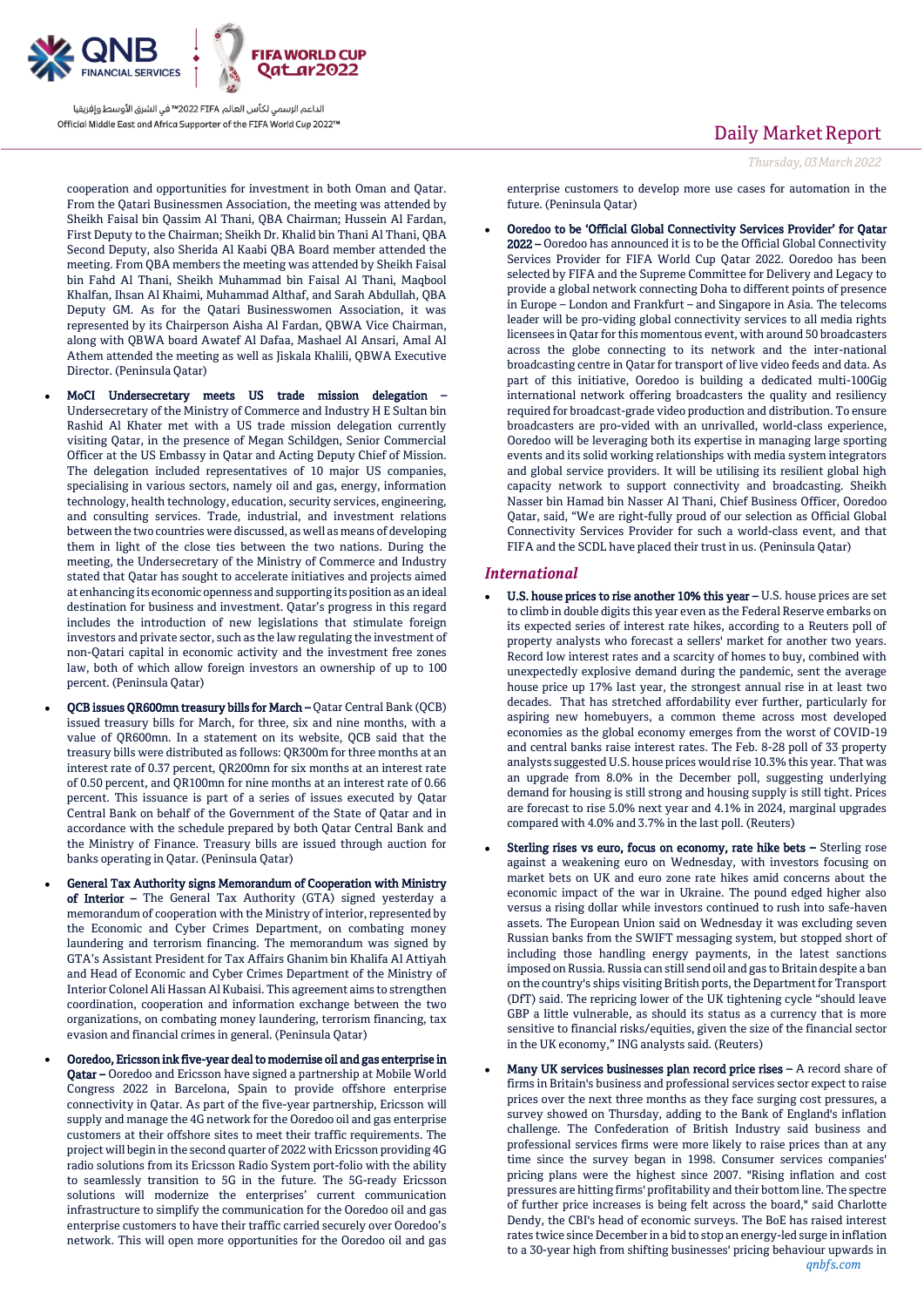

the long term. Financial markets expect the central bank to raise rates again this month and for interest rates to reach 1.5% by August, up from 0.5% now. The quarterly CBI survey, conducted from Jan. 28 to Feb. 15, showed sales growth slowed over the previous three months, when many companies were hit by the Omicron wave of coronavirus. (Reuters)

 China will not join sanctions on Russia, banking regulator says – China will not join in sanctions on Russia that have been led by the West, the country's banking regulator said on Wednesday, adding that he believed the impact of the measures on China would be limited. China, which has refused to condemn Russia's invasion of Ukraine, has repeatedly criticised what it calls illegal and unilateral sanctions. "As far as financial sanctions are concerned, we do not approve of these, especially the unilaterally launched sanctions because they do not work well and have no legal grounds," Guo Shuqing, chairman of the China Banking and Insurance Regulatory Commission, told a news conference. "We will not participate in such sanctions. We will continue to maintain normal economic and trade exchanges with relevant parties," he said. China and Russia have grown increasingly close in recent years, including as trading partners. Total trade between the two jumped 35.9% last year to a record \$146.9 billion, according to Chinese customs data, with Russia serving as a major source of oil, gas, coal and agriculture commodities, running a trade surplus with China. (Reuters)

### *Regional*

- GFH seeks listing in five markets, a First for Middle East GFH Financial Group, the Bahrain-based investment firm with \$15 billion of assets under management, is planning a rare move in the Gulf stock markets -- seeking cross-listings on five exchanges. The firm, which already trades in Kuwait, Bahrain and Dubai, is seeking approval for listings in Saudi Arabia and Abu Dhabi at a shareholders meeting this month. "The proposal is part of the group's expansion strategy and to enhance liquidity and market capitalization for the shareholders," according to a statement. Saudi Arabia and Abu Dhabi are the biggest and most liquid markets in the sixmember Gulf Cooperation Council and their stock benchmarks are among the top 10 best performing gauges globally this year, followed by indexes in Kuwait and Bahrain. GFH's shares listed in Dubai are more than 90% in the the past 12 months. (Bloomberg)
- AM Best upgrades outlook for GCC insurance market AM Best has lifted its outlook for the insurance markets of the Gulf Cooperation Council (GCC) – Bahrain, Kuwait, Oman, Qatar, Saudi Arabia and the UAE – from negative to stable, reflecting a recovery across the sector. (Bloomberg)
- S&P Reports Says GCC Insurers Face 2022 Earnings Headwinds Profitable earnings and robust capital buffers continue to support rated Gulf Cooperation Council insurers' credit profiles, according to a new S&P Global Ratings report. However, potentially more volatile capital markets and ongoing intense competition will increase pressure on earnings in 2022. "The region's ongoing economic recovery from the COVID-19 pandemic, thanks to higher oil prices, government spending, and increasing activity in the non-oil sector, will also boost insurers' growth prospects," said S&P Global Ratings credit analyst Emir Mujkic. "Although new regulatory and accounting developments are enhancing risk awareness and policyholder protection, this is not without cost. We expect to see further capital raising and consolidation, particularly in Kuwait and Saudi Arabia where regulators have introduced new laws leading to higher capital requirements," Mr. Mujkic concluded. (Bloomberg)
- The Gulf's Largest Economy Is Taking Advantage Of Triple Digit Oil Prices – As oil prices reach seven-a-half-year highs, a number of countries in the Middle East have unveiled fiscal measures designed to balance their budgets after two years of pandemic-related spending. Saudi Arabia, the Gulf's largest economy, in mid-December announced that it expected to post its first budget surplus in eight years in 2022. The government has estimated that it will achieve a surplus of SR90bn (\$24bn) this year, equivalent to 2.5% of GDP. This comes after the Kingdom recorded a deficit of 2.7% of GDP last year, which followed an 11.2% deficit in 2020 as Covid-19 weighed heavily on the economy. With oil prices currently sitting above \$100 a barrel – levels not seen since 2014 – the anticipated

## Daily Market Report

### *Thursday, 03March2022*

turnaround will be driven by both an increase in revenue and a reduction in spending. Revenue is forecast to increase by around 12%, to SR1.05trn (\$266.7bn). Despite this increase in revenue, largely driven by high oil prices, Saudi government expenditure is budgeted to fall by 6%.Mohammed Al Jadaan, the minister of finance, told local media that the surplus would be used to bolster government reserves hit by the pandemic, support national development funds, strengthen strategic economic and social projects, and partially repay debt. In terms of the latter, the government has forecast public debt will decline from 29.2% of GDP to 25.9% this year, while the economy is expected to grow by 7.4% in 2022, up from 2021's expansion of 2.9%. (Bloomberg)

- Saudi exports to reach almost \$354bn by 2030 Saudi Arabia's exports will hit almost \$354bn by 2030 and will be a key driver of trade growth, according to Standard Chartered. The bank said 18% of global corporates already manufacture or source in the kingdom, or plan to within five to 10 years. And 28% plan to take advantage of the Saudi Arabia to South Korea trade corridor, according to new research published by Standard Chartered, Future of Trade 2030. The research said Saudi Arabia is one of 13 key markets that will drive much of global exports, which are set to double from \$17.4tn to \$29.7tn over the next decade, while Saudi exports will grow by an annual rate of 7.6% to reach \$354bn by 2030. Mainland China and South Korea will continue to be among the largest export corridors for Saudi Arabia and will account for 20% and eight per cent of total exports in 2030, respectively, Standard Chartered said. Meanwhile, India is the fastest growing export corridor for Saudi Arabia with an average annual growth rate of 10.9% from 2020 to 2030. (Zawya)
- Saudi Amlak renews \$177mn loan from SAIB to bolster real estate finance – Saudi-listed Amlak International for Real Estate Finance has renewed its SR665mn (\$177mn) credit facility agreement with the Saudi Investment Bank, known as SAIB. Specialized in providing Shariahcompliant real estate financing, the company will use the funds in "facilitating the company's business and increasing its ability to finance its clients," it said in a statement to the Saudi bourse. As per the agreement, the financing duration shall be one year. Amlak, which is regulated by the Saudi central bank, offers a range of financing solutions to institutions, high net worth individuals, and real estate developers. (Zawya)
- Saudi SISCO 2021 profit plunges by 58.5% to \$15.57mn Saudi Industrial Services Co (SISCO) has seen its profit fall by 58.5% to SR57.9mn (\$15.57mn) in 2021. In a press release, the company said its revenue had increased by 6.9% to SR921mn for the full year 2021, and that the fall in profit could be attributed to one off gains in 2020 and headwinds in global logistics in the second half of 2021. Revenue for 4Q2021 decreased by 14.5% to SR205.1mn compared to 4Q2020 due to the same pressures, SISCO said, while the company saw a net loss of in 4Q2021 of SR0.9mn compared to profit of SR28.1mn in 4Q2020. Despite this, the company's ports segment increased its market share of gateway volumes in Jeddah Islamic Port and the Western Region, SISCO said. (Zawya)
- UAB's reports net profit of AED70.2mn in FY2021 United Arab Bank (UAB) recorded net profit of AED70.2mn in FY2021. Total operating income rose 46.2% YoY to AED205.9mn in FY2021. Net interest income fell 5.3% YoY to AED277.8mn in FY2020. Total assets stood at AED15.2bn at the end of December 31, 2021 as compared to AED14.8bn at the end of December 31, 2020. Loans and advances stood at AED8.2bn (-8.9% YoY), while customers' deposits stood at AED10.4bn (-7.5% YoY) at the end of December 31, 2021. EPS came in at AED0.03 in FY2021 as compared to Loss per share of AED 0.32 in FY2020. (ADX)
- Aster DM Healthcare and Siemens Healthineers to advance healthcare innovation in UAE, GCC – Aster DM Healthcare has entered into a 7-year technology and strategic partnership with Siemens Healthineers to foster the advancement of innovative and sustainable healthcare solutions in the UAE and GCC. The value partnership — to be executed by Eurohealth Systems — would focus on technology upgradation, digital optimization, training, capacity building and clinical workflow optimization, all with the purpose of advancing innovation and enhancing the care delivery model for patients of Aster. (Bloomberg)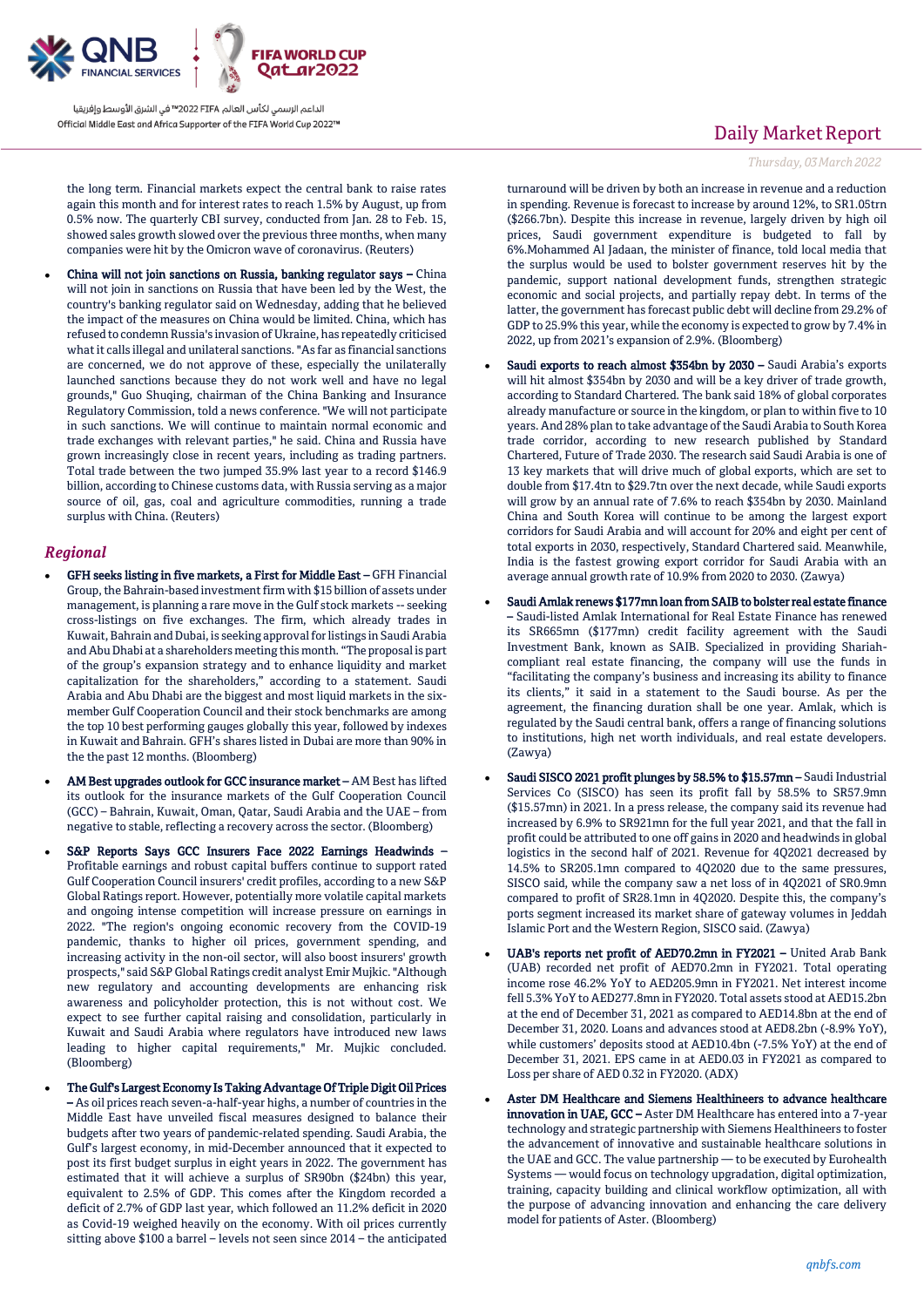

- Oman Insurance Company, Aster DM Healthcare ink partnership agreement – Oman Insurance, one of the leading insurance providers in the UAE, has joined hands with Aster DM Healthcare, the largest network of integrated healthcare provider in GCC and India, to offer exclusive and comprehensive health insurance plans for corporates and individuals in UAE. With years of expertise in medical insurance, OIC will offer the four exclusive plans starting from March 1, 2022.
- Dubai's Shuaa lists \$100mn SPAC on Nasdaq New York Dubai-based investment bank and asset manager Shuaa Capital is listing its \$100mn Special Purpose Acquisition Company (SPAC) in Nasdaq New York effective today, March 2, the company said. The SPAC is trading under the ticker symbol "SHUAU"on Nasdaq Global Market (Nasdaq), Shuaa said in a statement to the Dubai Financial Market, where its shares trade. The firm listed 10mn units of Shuaa Partners Acquisition Group at a price of \$10 per unit. Each unit issued in the initial public offering (IPO) consists of one Class A ordinary share and one-half of one redeemable warrant, where each whole warrant entitles the holder to purchase one Class A ordinary share at a price of \$11.50 after the consummation of business combination. (Zawya)
- Dubai's DP World temporarily halts Ukraine operations, reviews business in Russia – Dubai-based global port operator DP World has temporarily ceased its operations in Ukraine after Russian troops continue to launch attacks in different parts of the country, according to a source from the company. The company is also reviewing its business activity in Russia amid a series of economic sanctions imposed by the European Union and its allies, the source confirmed to Zawya on Wednesday. (Zawya)
- UAE's Mashreqbank says payments business not offered for sale UAE lender Mashreqbank has dismissed reports that it is considering a sale of its payments business. In a statement to the Dubai Financial Market (DFM) on Wednesday, the Dubai-based bank clarified that it has not made any offer to sell the company nor received any proposals from potential buyers. "We confirm that as of date, we haven't offered the company for [sale], we haven't received any offers and we are not currently in negotiation with any potential buyer nor engaged in any transactions to sell [the payments business] that would warrant market disclosure," Mashreqbank said. (Zawya)
- Abu Dhabi TAQA proposes special dividend of \$599mn Abu Dhabi National Energy Co., also known as TAQA, on Wednesday said its board of directors approved a special dividend payment of AED2.2bn (\$599mn), taking the total dividend payments for 2021 to AED5.3bn. This comes in addition to the AED1.9bn (1.65 fils per share) already paid in quarterly dividends, TAQA said in a bourse filing on Abu Dhabi Securities Exchange. The increase in dividend reflects the strong financial performance in 2021, the company said. (Zawya)
- S&P: Abu Dhabi Ratings already capture geopolitical risks S&P Global Ratings today said that explosions in Abu Dhabi (AA/Stable/A-1+), which initial reports suggest were due to drone strikes orchestrated by Iranian-backed Houthi rebels, reflect geopolitical risks already factored into our sovereign ratings. We understand the UAE (UAE), of which Abu Dhabi is the largest emirate, has sophisticated air defense capabilities. The most recent Houthi attack was therefore somewhat unexpected. The Houthis have threatened further attacks on the UAE. Under our base-case scenario, however, we expect damage to infrastructure to be manageable given the relatively limited destructive capacity of the attacks so far. In our view, the exceptional strength of the government of Abu Dhabi's balance sheet remains a key support for the ratings. This is despite our assumption of high geopolitical uncertainty in the wider Gulf region resulting in unpredictable adverse developments such as these attacks in Abu Dhabi. (Bloomberg)
- Fitch forecasts 3% real GDP growth for Bahrain in 2022 Fitch Solutions has forecast 3% real GDP growth for Bahrain in 2022, up from 2% in 2021, coming on the back of strong growth in fixed investment, non-oil exports and tourism. The analysts of Fitch Solutions Country Risk & Industry Research – a stable-mate of the Fitch ratings agency – expect fixed investment to be the main driver of headline growth this year, contributing 1.2 percentage points (pp) to growth. This is supported by Bahrain's access to the GCC Development Fund's \$7.5bn credit line for

## Daily Market Report

### *Thursday, 03March2022*

investments in infrastructure projects. Net exports will also contribute 0.9pp to growth in 2022, on the back of strong non-oil exports and subdued imports. Fitch Solutions forecasts that Bahrain's goods and services exports will grow by 2.6% after an estimated rise of 4.2% in 2021, driven mainly by aluminum and tourism. Moreover, the analysts expect Bahraini exports of aluminum to continue increasing due to rising production and robust external demand. Fitch Solutions expects the relaxation of COVID-19 travel restrictions – along with the government's increasing efforts to boost tourism in 2022 – will benefit tourism activity this year. (Bloomberg)

 Bahrain and Saudi vow GCC solidarity – BAHRAIN and Saudi Arabia have stressed the importance of further strengthening GCC solidarity. This came as His Majesty King Hamad held a meeting yesterday with Custodian of the Two Holy Mosques King Salman bin Abdulaziz Al Saud at his palace in Riyadh . (Bloomberg)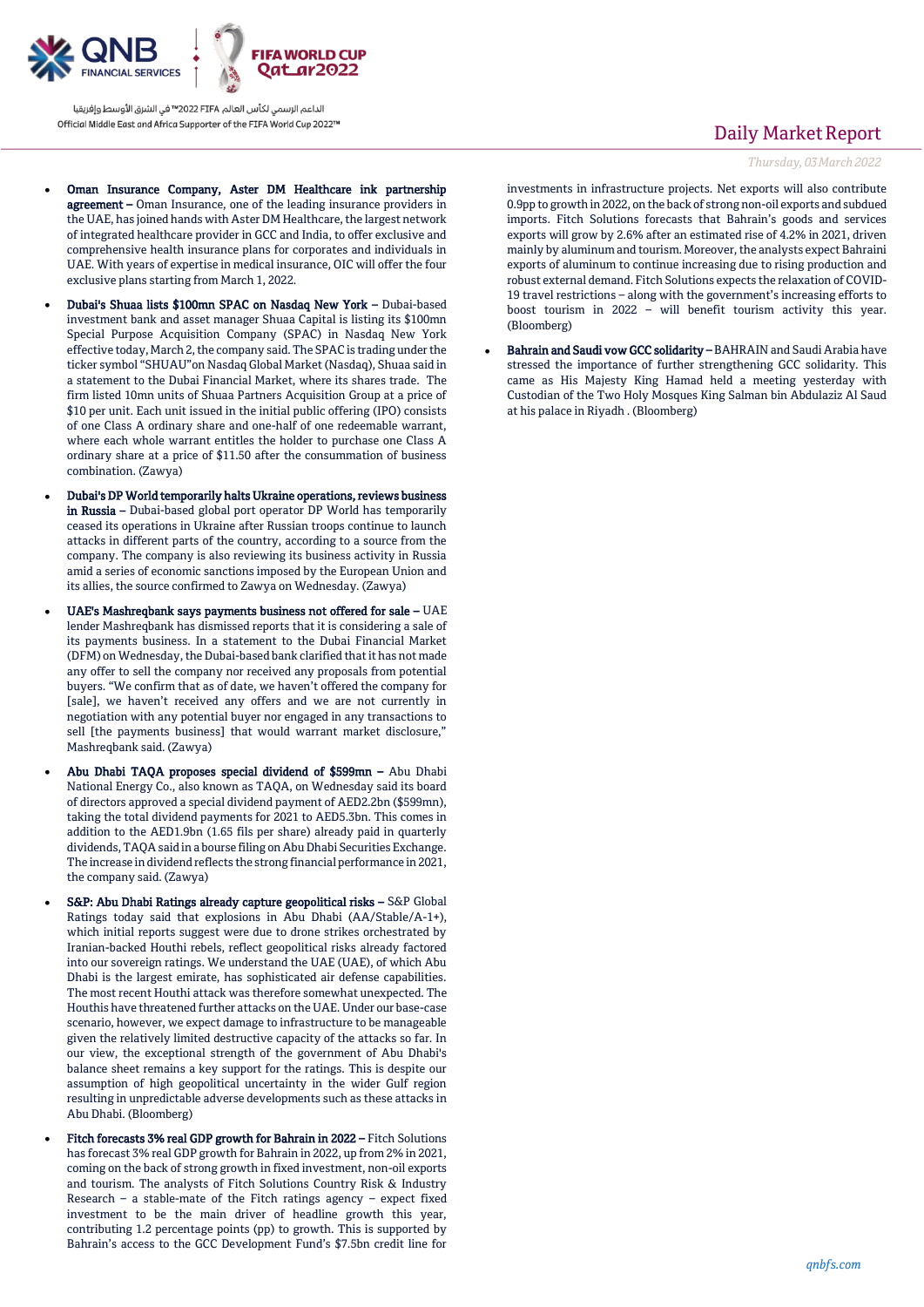

# Daily Market Report

*Thursday, 03March2022*

### *Rebased Performance*







*Source: Bloomberg*

| <b>Asset/Currency Performance</b>                     | Close (\$) | 1D%   | WTD%  | YTD%  |  |  |
|-------------------------------------------------------|------------|-------|-------|-------|--|--|
| Gold/Ounce                                            | 1,928.72   | (0.9) | 2.1   | 5.4   |  |  |
| Silver/Ounce                                          | 25.30      | (0.3) | 4.2   | 8.5   |  |  |
| Crude Oil (Brent)/Barrel (FM Future)                  | 112.93     | 7.6   | 15.3  | 45.2  |  |  |
| Crude Oil (WTI)/Barrel (FM Future)                    | 110.60     | 7.0   | 20.8  | 47.1  |  |  |
| Natural Gas (Henry Hub)/MMBtu                         | 4.65       | 7.1   | 2.4   | 27.0  |  |  |
| LPG Propane (Arab Gulf)/Ton                           | 153.25     | 5.0   | 9.5   | 36.5  |  |  |
| LPG Butane (Arab Gulf)/Ton                            | 171.00     | 2.2   | 12.1  | 22.8  |  |  |
| Euro                                                  | 1.11       | (0.1) | (1.3) | (2.2) |  |  |
| Yen                                                   | 115.52     | 0.5   | (0.0) | 0.4   |  |  |
| GBP                                                   | 1.34       | 0.6   | (0.0) | (0.9) |  |  |
| <b>CHF</b>                                            | 1.09       | (0.2) | 0.6   | (0.9) |  |  |
| AUD                                                   | 0.73       | 0.6   | 1.0   | 0.5   |  |  |
| <b>USD Index</b>                                      | 97.39      | (0.0) | 0.8   | 1.8   |  |  |
| <b>RUB</b>                                            | 103.52     | 6.8   | 24.7  | 38.6  |  |  |
| <b>BRL</b>                                            | 0.20       | 1.2   | 1.2   | 9.2   |  |  |
| $C_{\alpha\mu\nu\rho\alpha}$ , D <sub>laam</sub> hove |            |       |       |       |  |  |

*Source: Bloomberg*

*Source: Bloomberg*

| <b>Global Indices Performance</b>                                                                                                                                                                                                            | Close      | 1D%*  | WTD%* | YTD%*  |
|----------------------------------------------------------------------------------------------------------------------------------------------------------------------------------------------------------------------------------------------|------------|-------|-------|--------|
| <b>MSCI World Index</b>                                                                                                                                                                                                                      | 2,964.24   | 1.1   | (0.5) | (8.3)  |
| DJ Industrial                                                                                                                                                                                                                                | 33,891.35  | 1.8   | (0.5) | (6.7)  |
| <b>S&amp;P 500</b>                                                                                                                                                                                                                           | 4,386.54   | 1.9   | 0.0   | (8.0)  |
| NASDAQ 100                                                                                                                                                                                                                                   | 13,752.02  | 1.6   | 0.4   | (12.1) |
| STOXX 600                                                                                                                                                                                                                                    | 446.33     | 0.8   | (2.8) | (10.8) |
| <b>DAX</b>                                                                                                                                                                                                                                   | 14,000.11  | 0.6   | (5.1) | (13.5) |
| <b>FTSE 100</b>                                                                                                                                                                                                                              | 7,429.56   | 1.7   | (1.0) | (0.7)  |
| <b>CAC 40</b>                                                                                                                                                                                                                                | 6,498.02   | 1.5   | (4.9) | (11.4) |
| Nikkei                                                                                                                                                                                                                                       | 26,393.03  | (2.3) | (0.2) | (8.7)  |
| <b>MSCI EM</b>                                                                                                                                                                                                                               | 1,168.41   | (0.7) | (0.3) | (5.2)  |
| <b>SHANGHAI SE Composite</b>                                                                                                                                                                                                                 | 3,484.19   | (0.3) | 0.9   | (3.7)  |
| <b>HANG SENG</b>                                                                                                                                                                                                                             | 22,343.92  | (1.8) | (1.9) | (4.7)  |
| <b>BSE SENSEX</b>                                                                                                                                                                                                                            | 55,468.90  | (1.4) | (1.3) | (6.1)  |
| Bovespa                                                                                                                                                                                                                                      | 115,173.60 | 2.4   | 2.4   | 18.8   |
| <b>RTS</b><br>the state of the state of the state of the state of the state of the state of the state of the state of the state of the state of the state of the state of the state of the state of the state of the state of the state of t | 936.94     | 0.0   | 0.0   | (41.3) |

*Source: Bloomberg (\*\$ adjusted returns)*